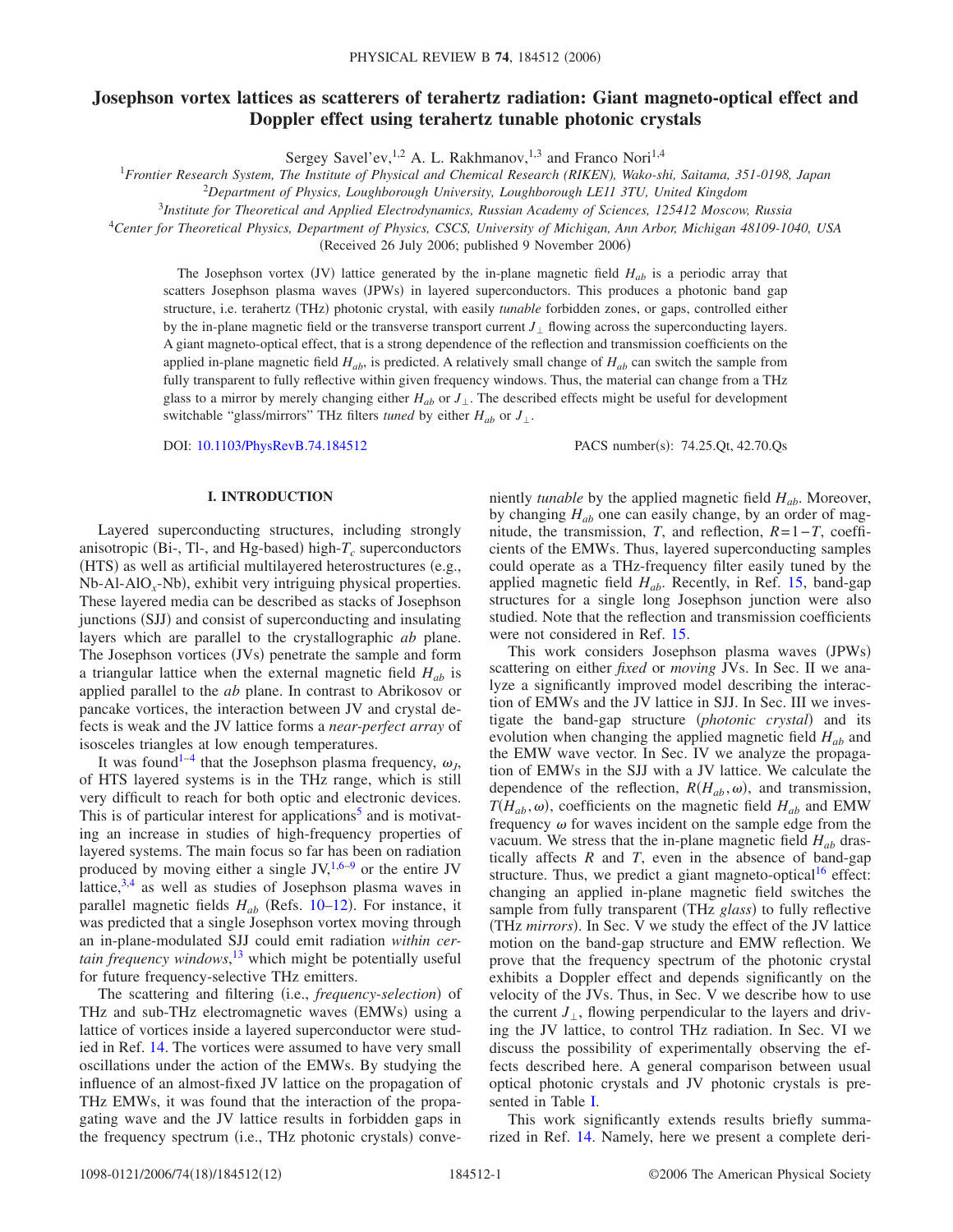| TABLE I. Comparison between standard photonic crystals and tunable THz photonic crystals using Josephson vortices. |  |  |
|--------------------------------------------------------------------------------------------------------------------|--|--|
|                                                                                                                    |  |  |

<span id="page-1-0"></span>

|                                 | Standard photonic crystals                                                               | Josephson-vortex (JV)<br>photonic crystals       |  |
|---------------------------------|------------------------------------------------------------------------------------------|--------------------------------------------------|--|
| Materials                       | Various (e.g., semiconductors,<br>Layered superconductors (SCs)<br>polymers, insulators) |                                                  |  |
| Frequency range                 | Typically optical; Not in THz<br>Sub-THz and THz                                         |                                                  |  |
| <b>Scatterers</b>               | Typically holes in materials<br>Josephson vortices in SCs                                |                                                  |  |
| Scatterers made by              | An often very complicated and<br>Applying $H_{ab}$<br>cumbersome fabrication process     |                                                  |  |
| Near-perfect periodicity        | Difficult to realize                                                                     | Automatically provided                           |  |
| Easily tunable?                 | No                                                                                       | Tunable via applied magnetic field<br>or current |  |
| Moveable scatterers?            | N <sub>0</sub>                                                                           | Yes, producing a Doppler effect                  |  |
| Gap size                        | Can be large                                                                             | Typically small                                  |  |
| Operating temperature           | Typically room temperature                                                               | $T<90$ K                                         |  |
| Intrinsic nonlinearity          | Usually not                                                                              | Yes, due to nonlinear current-phase<br>relation  |  |
| Higher harmonic genera-<br>tion | Usually not                                                                              | Yes, due to nonlinearity                         |  |
| Wave localization               | Requires introducing defects<br>Can be produced by nonlinearities                        |                                                  |  |
| Magneto-optical effect?         | Yes<br>N <sub>0</sub>                                                                    |                                                  |  |

vation of the model describing JV lattices as scatterers of JPWs. This more detailed study uncovers a stronger (by about a factor of 2) magneto-optical effect than was reported earlier.<sup>14</sup> Moreover, here we present a theory describing the scattering of JPW's on driven/moving JV lattices and predict a Doppler-like effect for the band-gap structure and reflection and transmission coefficients.

### **II. BASIC MODEL**

## **A. Electromagnetic waves in modulated Josephson media**

We consider SJJ with layers in the *xz* coordinate plane [Fig.  $1(a)$  $1(a)$ ], which coincides with the crystallographic *ab* plane of the sample in the case of HTS, and the *y* axis across the layers (along the  $c$  axis for HTS). The in-plane magnetic field  $H_{ab}$  is applied along the *z* axis and, thus, the JVs are parallel to the *z* direction. The JVs form a triangular lattice with distance  $d_x$  between vortices within a layer (i.e., along the *x* direction) and  $d_y$  in the *y* direction. Due to the high anisotropy of the superconducting medium, the distance  $d_x$  is much larger than  $d_y$ , and  $d_x/d_y = \gamma$ . Here  $\gamma$  is the anisotropy coefficient of the sample. The usual value of  $\gamma$  for Bi2212 single crystals is about 300–600. As a result, the JV lattice consists of dense vortex rows along the *y* axis, separated by strips, as schematically shown in Fig.  $1(b)$  $1(b)$ . We emphasize that the JV lattice at low temperatures is close to an *ideal* isosceles-triangular array, because interactions of JVs with

<span id="page-1-1"></span>

FIG. 1. (Color online) (a) 3D geometry of a layered superconductor with the chosen coordinate system, (b) 2D schematics of the JV lattice with the notation described in the text.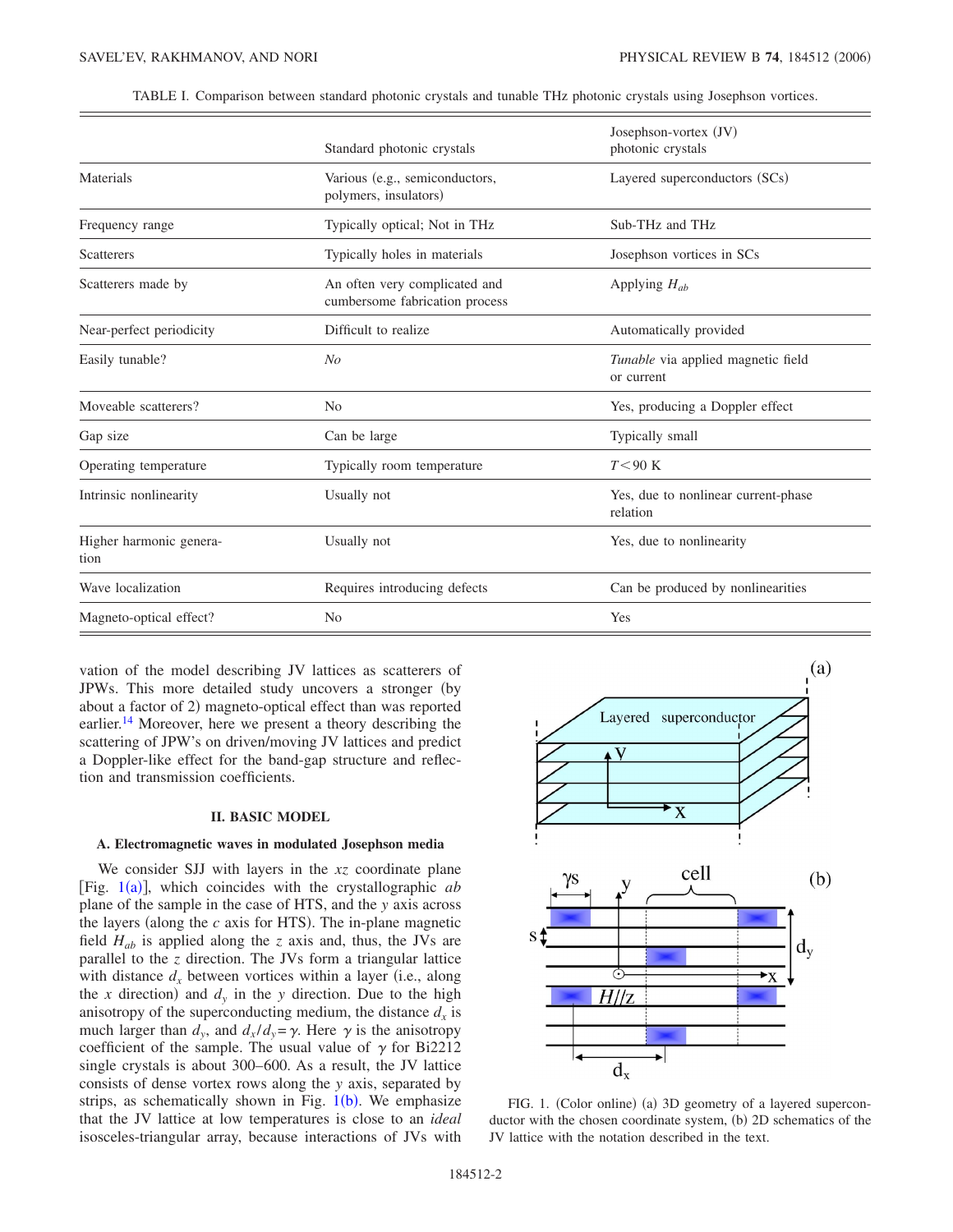defects are weak due to the absence of the normal-metal core. Note also that the JV lattice can be easily pinned by pancake vortices generated by a weak out-of-plane magnetic field (see, e.g., Ref. [17](#page-10-12)), which allows an alternative way for tuning JV arrays.

We consider JPW's propagating along the superconducting layers with the magnetic field along the direction of the JV's,

$$
\mathbf{H}(x, y, t) = \hat{\mathbf{z}} H_0(x) \exp(iqy - i\omega t), \tag{1}
$$

<span id="page-2-2"></span>where  $\hat{z}$  is the unit vector along the *z* axis, *q* the wave vector perpendicular to superconducting layers, and  $\omega$  the frequency of the EMWs.

The total tunneling current between the  $(n+1)$ <sup>th</sup> and *n*<sup>th</sup> superconducting layers is the sum of the pair current and the quasiparticle current caused by the electric field  $E_z^{(n)}$ . Its density obeys the usual Josephson relation<sup>18</sup>

$$
J^{(n)} = J_c \sin(\varphi^{(n)}) + \sigma_{\perp} E_y^{(n)},
$$
 (2)

<span id="page-2-0"></span>where  $\varphi^{(n)}$  is the gauge-invariant interlayer phase difference of the superconducting order parameter in the SJJ,  $\sigma_{\perp}$  is the quasiparticle conductivity in the *c*-direction, i.e., the direction orthogonal to the  $CuO<sub>2</sub>$  layers. The set of coupled sine-Gordon equations for  $\varphi^{(n)}$  that corresponds to Eq. ([2](#page-2-0)) can be expressed as<sup>19</sup>

<span id="page-2-1"></span>
$$
\left(1 - \frac{\lambda_{ab}^2}{s^2} \partial_n^2\right) \left(\frac{\partial^2 \varphi^{(n)}}{\partial t^2} + \omega_r \frac{\partial \varphi^{(n)}}{\partial t} + \omega_J^2 \sin \varphi^{(n)}\right) - \frac{c^2}{\varepsilon} \frac{\partial^2 \varphi^{(n)}}{\partial x^2} = 0.
$$
\n(3)

Here  $\lambda_{ab}$  is the London penetration depth across the layers, and *s* is the interlayer distance  $(10-20 \text{ Å}$  for HTS), the operator  $\partial_n^2$  is defined as  $\partial_n^2 f_n = f_{n+1} + f_{n-1} - 2f_n$ ,

$$
\omega_J = \sqrt{\frac{8 \pi e s J_c}{\hbar \varepsilon}} \tag{4}
$$

is the Josephson plasma frequency, and  $J_c$  is the critical current density across the SJJ. The damping frequency,  $\omega_r$ , can be estimated as  $\omega_r = 4 \pi \sigma / \varepsilon$ , where  $\varepsilon$  is the dielectric constant. The transverse conductivity  $\sigma_{\perp}$  is partly controlled by the sample temperature, and the damping can be easily decreased to negligibly small values,  $\omega_r/\omega_J \ll 1$ . In general, the conductivity along the superconducting layers,  $\sigma_{\parallel}$ , should be also included in  $\omega_r$ <sup>[20,](#page-10-14)[21](#page-10-15)</sup> However, for frequencies of the order of  $\omega_j$ , this contribution can be estimated as<sup>22</sup>  $\sigma_{\parallel}/\gamma^2 \sigma_{\perp}$  $\approx 10^{-3}$  $\approx 10^{-3}$  $\approx 10^{-3}$ , and safely omitted. When deriving Eq. (3), the charge neutrality of the system is assumed, which is valid if we are not interested in a frequency range very close to  $\omega_J$ and wave vectors |q| close to  $\pi/s$ .<sup>[19](#page-10-13)[,23,](#page-11-0)[24](#page-11-1)</sup> Note also that the  $\omega_r$ -relaxation term in Eq. ([3](#page-2-1)) is small and can be usually neglected. The influence of the dissipation term on the reflectivity and transmissivity is described in Sec. IV B.

We consider the amplitude of the wave  $H_0(x)$  to be small compared to the externally applied in-plane field  $H_{ab}$  (responsible for generating the JV lattice) and the solution to Eq.  $(3)$  $(3)$  $(3)$  can be obtained perturbatively as

$$
\varphi^{(n)}(x,t) = \varphi_0^{(n)}(x,t) + \varphi_1(x,y,t),
$$
\n(5)

<span id="page-2-3"></span>where  $\varphi_0^{(n)}(x,t)$  corresponds to the steady JV lattice and small term  $\varphi_1(x, y, t)$  describes the propagating EMW. Namely,  $|\varphi_1(x, y, t)| \ll |\varphi_0^{(n)}(x, t)|$ . Hereafter we assume that  $\varphi_1$  changes slowly on scales about the distance *s* between layers, i.e., the discrete phase difference  $\varphi_1^{(n)}(x,t) = \varphi_1(x,y)$  $=$ *ns*,*t*) can be replaced by a continuous function  $\varphi_1(x, y, t)$  of *y*.

The relations between the electric and magnetic fields amplitudes in the EMWs, Eq.  $(1)$  $(1)$  $(1)$ , and the perturbation of the gauge-invariant phase difference, Eq. ([5](#page-2-3)), are determined by the Maxwell equations and the Josephson relation ([2](#page-2-0)). Using these equations and the charge neutrality condition we can find the following two equations: $19$ 

$$
\frac{\partial E_{0y}^{(n)}}{\partial x} - iqE_{0x}^{(n)} = -\frac{i\omega}{c}H_0^{(n)},\tag{6}
$$

$$
E_{0y}^{(n)} = \frac{\Phi_0}{2\pi cs} \frac{\partial \varphi_1}{\partial t},\tag{7}
$$

where  $E_{0x}^{(n)}$  and  $E_{0y}^{(n)}$  are the corresponding components of the electric field amplitude for the JPWs, and  $\Phi_0$  is the flux quantum.

The isolated JV is described by a soliton-like solution of Eq. ([3](#page-2-1)). In layered superconductors, the corresponding equation for the soliton is essentially nonlocal. $8,25$  $8,25$  The form of the soliton could not be found explicitly (e.g., Ref.  $25$ ). In the junction, where the center of a JV is located, the phase can be approximated as $^{25}$ 

$$
\varphi_0 = \pi + 2 \tan^{-1}(x/l_0),\tag{8}
$$

<span id="page-2-6"></span>where  $l_0 = \gamma s$ . The phase difference of a soliton decays fast away from the junction having a JV. For moderate magnetic fields, the steady-state solution  $\varphi_0$  of Eq. ([3](#page-2-1)) can be approximated as a sum,

$$
\varphi_0^{(n)}(x) = \sum_m \varphi_0(x - x_{mn}),
$$
\n(9)

<span id="page-2-4"></span>of isolated solitons. Here  $x_{mn}$  is the position of the *m*th JV in the *n*th layer. Such an approach is evidently valid if  $d_x \geq l_0$ . Using the relation  $H_{ab} = 2\Phi_0 / d_x d_y$  we find the applicability condition of Eq.  $(9)$  $(9)$  $(9)$  in the form

$$
H_{ab} \ll H_1 = \frac{2\Phi_0}{\gamma s^2},\tag{10}
$$

or  $H_{ab} \le 3$  T, if we take the estimate  $\gamma = 600$  and  $s = 15$  Å.

Substituting  $\varphi_1(x, y, t) = \psi(x) \exp(iqy - i\omega t)$  into Eq. ([3](#page-2-1)), we derive, in the linear approximation:

<span id="page-2-5"></span>
$$
\left[1 + \frac{4\lambda_{ab}^2}{s^2}\sin^2\left(\frac{qs}{2}\right)\right] \left(-\omega^2 - i\omega_r\omega\right)\psi(x)e^{iqy} + \omega_J^2\psi(x)
$$

$$
\times \left(1 - \frac{\lambda_{ab}^2}{s^2}\partial_n^2\right)\left(e^{iqy}\cos\varphi_0^{(n)}\right) - \frac{c^2e^{iqy}}{\varepsilon}\frac{d^2\psi(x)}{dx^2} = 0.
$$
(11)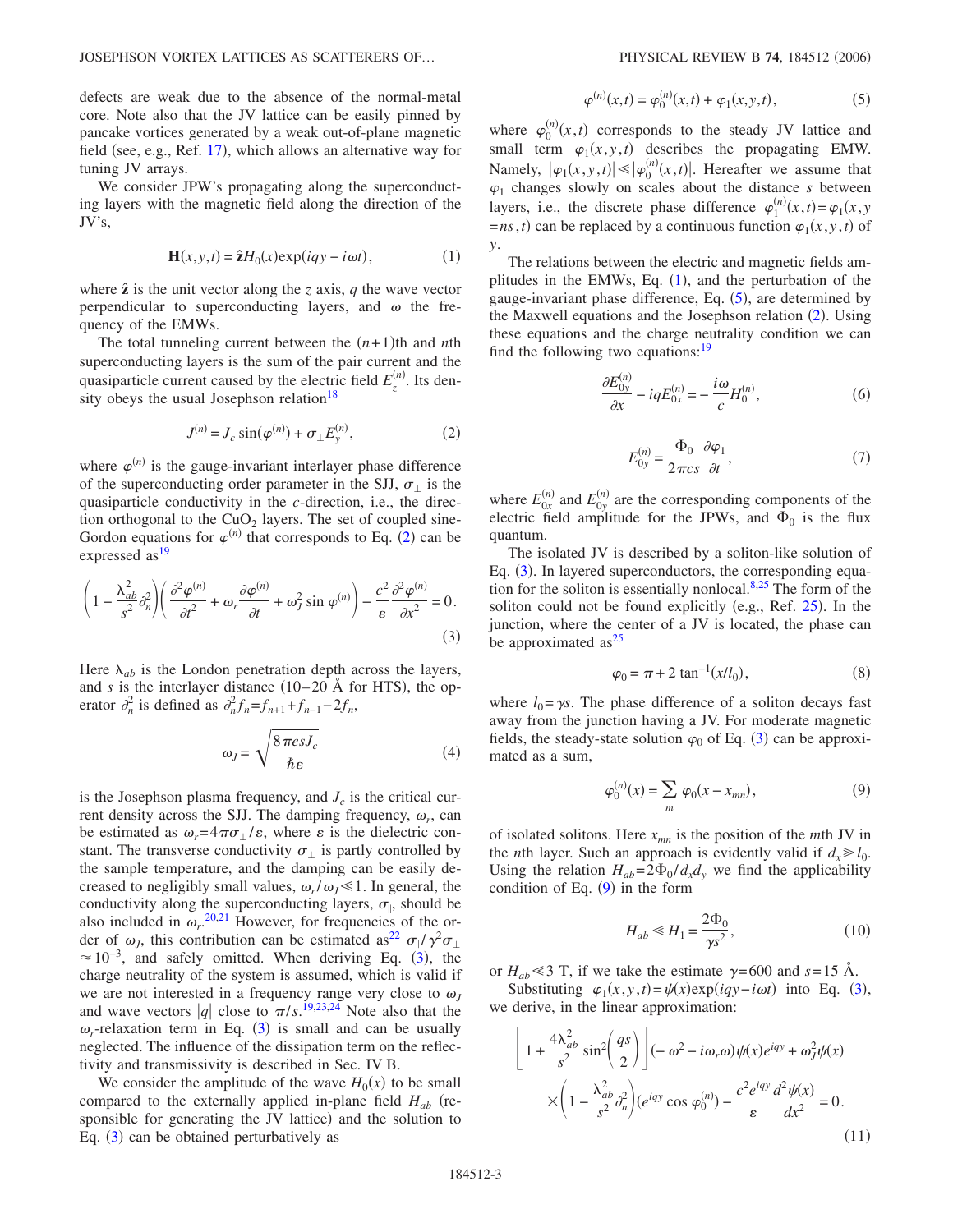## **B. Limit of long wavelength perpendicular layers**

Following Ref.  $14$ , we can reduce the equation set  $(11)$  $(11)$  $(11)$  to an ordinary differential equation with respect to  $\psi(x)$ . Such an approach is valid if the wavelength across the SJJ (along the *y* direction) is large enough, i.e., the wave vector  $q$  is not large. Indeed, from a physical point of view, the JV lattice is equivalent to a *periodic array of scattering centers* across the SJJ (i.e., along the *y* axis) since  $d_y \le d_x$ . The JPW wavelength with  $|q|d_y \le 1$  cannot probe the periodic structure of these scatterers in the *y* direction, but only their average height and thickness. In other words, the wavelength  $2\pi/|q|$  should be larger than the period of the JV's structure in the *y* direction or in dimensionless form

$$
|q|s \le 2\pi\sqrt{h_{ab}}, \quad h_{ab} = \frac{H_{ab}}{H_1}.\tag{12}
$$

<span id="page-3-0"></span>For HTS like Bi2212, the value of the characteristic field  $H_1 = 2\Phi_0 / \gamma s^2$  is of the order of 3–6 T.

Mathematically, the procedure of averaging Eq. ([11](#page-2-5)) can be performed as in usual electrodynamics of continuous media. $26$  In Eq. ([11](#page-2-5)) we should average the term with the operator  $\partial_n^2$  which acts on the product of the fast-varying "microscopic" value cos  $\varphi_0^{(n)}$  and the slowly varying wave  $e^{iqy}$  (here, "fast/slowly" refers on the variation along the *y* axis). Using a straightforward transformation we find  $\partial_n^2(f_n g_n) = g_n \partial_n^2 f_n + \partial_n^f f_n \partial_n^f g_n + \partial_n^b f_n \partial_n^b g_n + f_n \partial_n^2 g_n$ , where the corresponding forward and backward derivatives are  $\partial_n^f f_n = f_n$  $-f_{n-1}$  and  $\partial_n^b f_n = f_n - f_{n+1}$ . Applying the last rule to  $\partial_n^2(e^{iqy}\cos\varphi_0^{(n)})$  we find, under the condition ([12](#page-3-0)), the following result:

<span id="page-3-1"></span>
$$
\partial_n^2 (e^{iqy} \cos \varphi_0^{(n)}) = -(qs)^2 e^{iqy} \cos \varphi_0^{(n)} + e^{iqy} \times (F.D.),
$$
\n(13)

where the symbol  $(F.D.)$  denotes a sum of terms containing "full differentials,"  $\partial_n$ , of the fast-varying function cos  $\varphi_0^{(n)}$ . The average of the first term in the right-hand side of Eq. ([13](#page-3-1)) includes the average value of cos  $\varphi_0^{(n)}$ ,

$$
\langle \cos \varphi_0^{(n)} \rangle = \frac{1}{2N} \sum_{l=n-N}^{n+N} \cos \varphi_0^{(l)},
$$
 (14)

while the average of the sign-alternating fast-varying functions  $(F.D.)$  is zero. Thus,

$$
\langle \partial_n^2 (e^{iqy} \cos \varphi_0^{(n)}) \rangle \approx - (qs)^2 e^{iqy} \langle \cos \varphi_0^{(n)} \rangle, \tag{15}
$$

where  $\langle \ldots \rangle$  means average along the *y* direction.

In the long wavelength limit we have  $\sin^2(qs/2)$  $=(qs/2)^2$ , and the averaged Eq. ([11](#page-2-5)) can be written in the for[m14](#page-10-9)

<span id="page-3-2"></span>
$$
(1 + \lambda_{ab}^2 q^2)(\omega_j^2 \langle \cos \varphi_0^{(n)} \rangle - \omega^2 - i\omega \omega_r)\psi - \frac{c^2}{\varepsilon} \frac{d^2 \psi}{dx^2} = 0.
$$
\n(16)

We introduce the dimensionless variables

$$
\eta = \frac{x}{\gamma s}, \quad \widetilde{\omega} = \frac{\omega}{\omega_J}, \quad \widetilde{\omega}_J(\eta) = \langle \cos \varphi_0^{(n)} \rangle,
$$

$$
\widetilde{\omega}_r = \frac{\omega_r}{\omega_J}, \quad \kappa_0^2(q) = \left(\frac{s}{\lambda_{ab}}\right)^2 (1 + q^2 \lambda_{ab}^2). \tag{17}
$$

Now, using the relations  $\lambda_c = c / \sqrt{\epsilon \omega_J}$  and  $\lambda_c / \lambda_{ab} = \gamma$ , we can rewrite Eq.  $(16)$  $(16)$  $(16)$  in a dimensionless form

$$
\psi''(\eta) - \kappa_0^2(q) [\tilde{\omega}_j^2(\eta) - \tilde{\omega}^2 - i \tilde{\omega} \tilde{\omega}_r] \psi(\eta) = 0, \qquad (18)
$$

<span id="page-3-3"></span>where the prime denotes the differentiation with respect to  $\eta$ . The function  $\tilde{\omega}_j^2(\eta)$  has a field-tunable period

$$
d_x/\gamma s = 1/\sqrt{h_{ab}}.\tag{19}
$$

The physical meaning of the function  $\tilde{\omega}_j(\eta)$  is the modulation of the Josephson frequency, since the effective critical current of the layered medium becomes modulated due to the current suppression near the JV cores.

## **C. Stepwise approximation for Josephson vortex cores**

Equation  $(18)$  $(18)$  $(18)$  is an ordinary linear differential equation with periodic coefficients. It can be studied numerically. Alternatively, this equation can be considered as a Schrödinger equation with a periodic "potential"  $\tilde{\omega}_j^2(\eta)$ . Then, wellknown analytical methods can be used to find the "zone" or *gap structure* of the system, as well as the reflection and transition coefficients. In particular, Eq. ([18](#page-3-3)) could be approximately solved by the WKB method. However, we can use the method proposed in Ref. [14,](#page-10-9) which seems to us to be more appropriate for the qualitative analysis of the scattering of JPWs by JVs. Namely, we approximate  $\tilde{\omega}_j^2(\eta)$  by a stepwise function.

To find an appropriate approximation for  $\tilde{\omega}_j^2(\eta)$ , we now briefly describe the structure of an isolated JV. In the junction where a JV is located, i.e., inside and around a JV, we derive

$$
\cos \varphi_0^{(0)}(x) = -\frac{l_0^2 - x^2}{l_0^2 + x^2},\tag{20}
$$

from Eq. ([8](#page-2-6)). The profile of cos  $\varphi_0^{(0)}(x)$  is shown in Fig. [2](#page-4-0) by a red continuous line. The approximate stepwise potential well  $W(x)$  with the size  $2l_0$  for this profile is shown by the dashed blue line. The height of the stepwise function is chosen from the condition  $\int_{-\infty}^{\infty} W(x) dx = \int_{-\infty}^{\infty} \cos \varphi_0^{(0)}(x) dx$ . Thus, we obtain  $W(x)=1-\pi F(x)$ , where  $F(x)=1$ , if  $|x|< l_0$ , and  $F(x)=0$ , otherwise.

It follows from Eq.  $(3)$  $(3)$  $(3)$  that the soliton solution decays rapidly away from the contact having a JV. Then, we can neglect  $\varphi$  compared with  $(\lambda_{ab}^2 / s^2) \partial_n^2 \varphi$  in this equation. Thus, we derive

$$
\partial_n^2 \sin \varphi_0^{(n)} \approx -\gamma^2 s^2 \frac{\partial^2 \varphi_0^{(n)}}{\partial x^2}.
$$
 (21)

Solving this equation we find

$$
\sin \varphi_0^{(\pm 1)} = \sin \varphi_0^{(0)} \left( \frac{x^2}{x^2 + l_0^2} \right) \tag{22}
$$

for the phase difference in the junctions next to the "0"th contact. Thus, the value of cos  $\varphi_0$  decreases considerably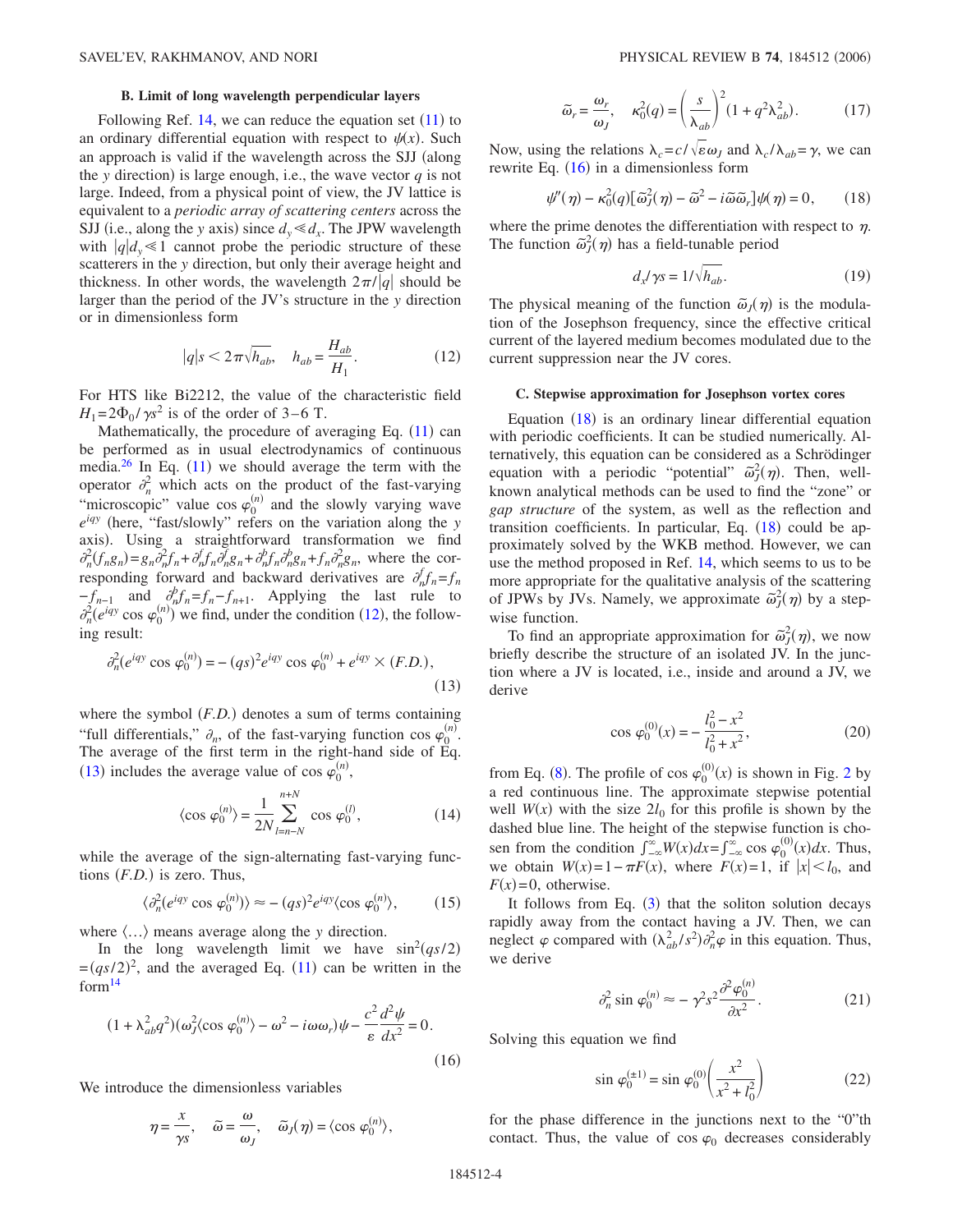<span id="page-4-0"></span>

FIG. 2. (Color online) Spatial distributions, near the vortex core, of the cosine of the phase differences: the red continuous line denotes cos  $\varphi_0^{(0)}(x)$ , the dotted green line corresponds to cos  $\varphi_0^{(\pm 1)}(x)$ , and the blue dashed line shows the approximant  $W(x)$ .  $\varphi_0^{(0)}(x)$  refers to the phase difference in the junction having a JV, while  $\varphi_0^{(\pm 1)}(x)$ corresponds to the neighboring junctions.

even in the layers nearest to the contact with a soliton, the green dotted line in Fig. [2.](#page-4-0) Thus, we assume that the effective thickness of the JV is *s*. As a result, we find the approximate expression for the function  $\tilde{\omega}_j^2(\eta)$  in the form<sup>27</sup>

$$
\tilde{\omega}_J^2(\eta) = 1 - \pi h_{ab}^{1/2} \sum_m F\left(\eta - \frac{m}{\sqrt{h_{ab}}}\right),\tag{23}
$$

<span id="page-4-4"></span>where  $F(\eta)=1$ , if  $|\eta|<1$ , and  $F=0$ , if  $|\eta|>1$ , and we use the relation  $2\Phi_0/(d_x d_y) = H_{ab}$ .

The second order differential equation  $(18)$  $(18)$  $(18)$  requires the continuity of the functions  $\psi(\eta)$  and  $\psi'(\eta)$  in the sample, for the continuity of the corresponding components of the electromagnetic field.

## **III. BAND-GAP STRUCTURE**

Forbidden zones in the  $\omega(k)$  dependence, or so-called "photonic crystal,"28-[32](#page-11-6) can occur when EMWs propagate through a periodically modulated structure. For layered superconductors, the JV lattice can serve as such a periodical scattering structure.<sup>14</sup> The period of the JV lattice can be easily tuned by the applied magnetic field  $H_{ab}$ , which is convenient for experimental realizations of *JPW photonic crystals* and also of significance for possible applications as *tunable THz filters*.

In this section we neglect, for simplicity, the relaxation term in Eq. ([18](#page-3-3)) since  $\omega_r$  is much lower than  $\omega_J$ . The validity of this approximation can be derived directly from Eq. ([18](#page-3-3)). We find from this equation that (in dimensional units) the characteristic decay length of the EMW's is about

$$
l_r = \frac{\sqrt{2}\,\gamma s \omega_J}{\kappa_0(q)\sqrt{\omega \omega_r}}.\tag{24}
$$

Taking for estimates the standard parameters for Bi2212,  $\gamma$ =500, *s*=1.5 nm,  $ω_r/ω_1 = 10^{-6}$ , we find that  $l_r ≈ 2.5$  mm even for the largest value of  $qs=0.3\pi$  we treated. The obtained length  $l_r$  is of the order of the usual sizes for Bi2212 single crystals and much larger than the scale of the JV structure in any reasonable magnetic field. This justifies our approximation.

The spatial period of the JVs structure is  $d_x$  in the x direction, or  $1/\sqrt{h_{ab}}$  in dimensionless units. Following the usual band-theory approach for electrons in crystal lattices, we seek the solution of Eq.  $(18)$  $(18)$  $(18)$  in the form of a Bloch wave  $\psi(\eta) = u(\eta, k) \exp(ik\eta)$ , where  $u(\eta, k)$  is a periodic function of  $\eta$  with the period of the JV lattice and the dimensionless wave vector *k* is in the first Brillouin zone,  $-\pi \sqrt{h_{ab}} < k$  $<\pi \sqrt{h_{ab}}$ .

Consider the *j*th elementary cell,  $\eta_j < \eta < \eta_j + 1/\sqrt{h_{ab}}$ , shown in Fig. [1](#page-1-1)(b). The solution  $\psi(\eta)$  of the linear Eq. ([18](#page-3-3)) (either within the JV core,  $\eta_i < \eta < \eta_j+1$ , or outside the core,  $\eta_j+1<\eta<\eta_j+1/\sqrt{h_{ab}}$ ), is a sum of exponential terms

$$
\psi_j = C_{1j}^l e^{i\kappa_l \eta} + C_{2j}^l e^{-i\kappa_l \eta},\tag{25}
$$

<span id="page-4-3"></span>where  $C_{1j}^l$  and  $C_{2j}^l$  are constants,  $l=1$  corresponds to the space between JVs, and *l*=2 corresponds the space inside JV cores,

$$
\kappa_1 = \kappa_0 \sqrt{\tilde{\omega}^2 - 1}, \quad \kappa_2 = \kappa_0 (\tilde{\omega}^2 + \pi \sqrt{h_{ab}} - 1)^{1/2}.
$$
 (26)

<span id="page-4-2"></span>Using the continuity of  $\psi$  and  $\psi'$  at the cores' boundary and the periodicity of the Bloch functions and its derivatives, we obtain a set of homogeneous linear equations for  $C_{1j}^l$  and  $C_{2j}^l$ 

$$
C_{1j}^{1} + C_{2j}^{1} = C_{1j}^{2} + C_{2j}^{2}, \quad \kappa_{1}C_{1j}^{1} - \kappa_{1}C_{2j}^{1} = \kappa_{2}C_{1j}^{2} - \kappa_{2}C_{2j}^{2},
$$
\n
$$
e^{ikb}(C_{1j}^{1}e^{-i\kappa_{1}b} + C_{2j}^{1}e^{i\kappa_{1}b}) = e^{-ik}(C_{1j}^{2}e^{i\kappa_{2}} + C_{2j}^{2}e^{-i\kappa_{2}}),
$$
\n
$$
e^{ikb}[(\kappa_{1} - k)C_{1j}^{1}e^{-i\kappa_{1}b} - (\kappa_{1} + k)C_{2j}^{1}e^{i\kappa_{1}b}] = e^{-ik}[(\kappa_{2} - k)C_{1j}^{2}e^{i\kappa_{2}} - (\kappa_{2} + k)C_{2j}^{2}e^{-i\kappa_{2}}],
$$

where  $b=1/\sqrt{h_{ab}}-1$  and  $-\pi < k(b+1)< -\pi$ . The nontrivial solution of these equations exists only if their determinant is zero. Then, after straightforward algebra, we obtain the dispersion equation for the frequency  $\tilde{\omega}(k)$  in the form

<span id="page-4-1"></span>
$$
\cos(\kappa_1 b)\cos(\kappa_2) - \frac{\kappa_1^2 + \kappa_2^2}{2\kappa_1 \kappa_2} \sin(\kappa_1 b)\sin(\kappa_2) = \cos[k(b+1)].
$$
\n(27)

We can find the spectrum  $\tilde{\omega}(k)$  by solving Eq. ([27](#page-4-1)). This spectrum is shown in Fig. [3](#page-5-0) for different values of the wave vectors *q* and applied magnetic fields. In the presence of an applied magnetic field, two particular features of the spectrum  $\tilde{\omega}(k)$  should be emphasized. First, the propagation of EMWs in the system is possible at frequencies lower than  $\omega$ <sub>*l*</sub>, due to the periodic suppression of the critical current in the cores of the JVs. Second, the gap in the spectrum, or forbidden frequency band, is maximum when  $\lambda$ <sup>*v*</sup> *s* and for intermediate fields *hab*. The dependence of the band-gap structure for growing  $q$  and  $H_{ab}$  can be easily understood as follows. The number of JVs increases when increasing the applied in-plane magnetic field, while the effective interaction between the EMWs and the JVs increases for the grow-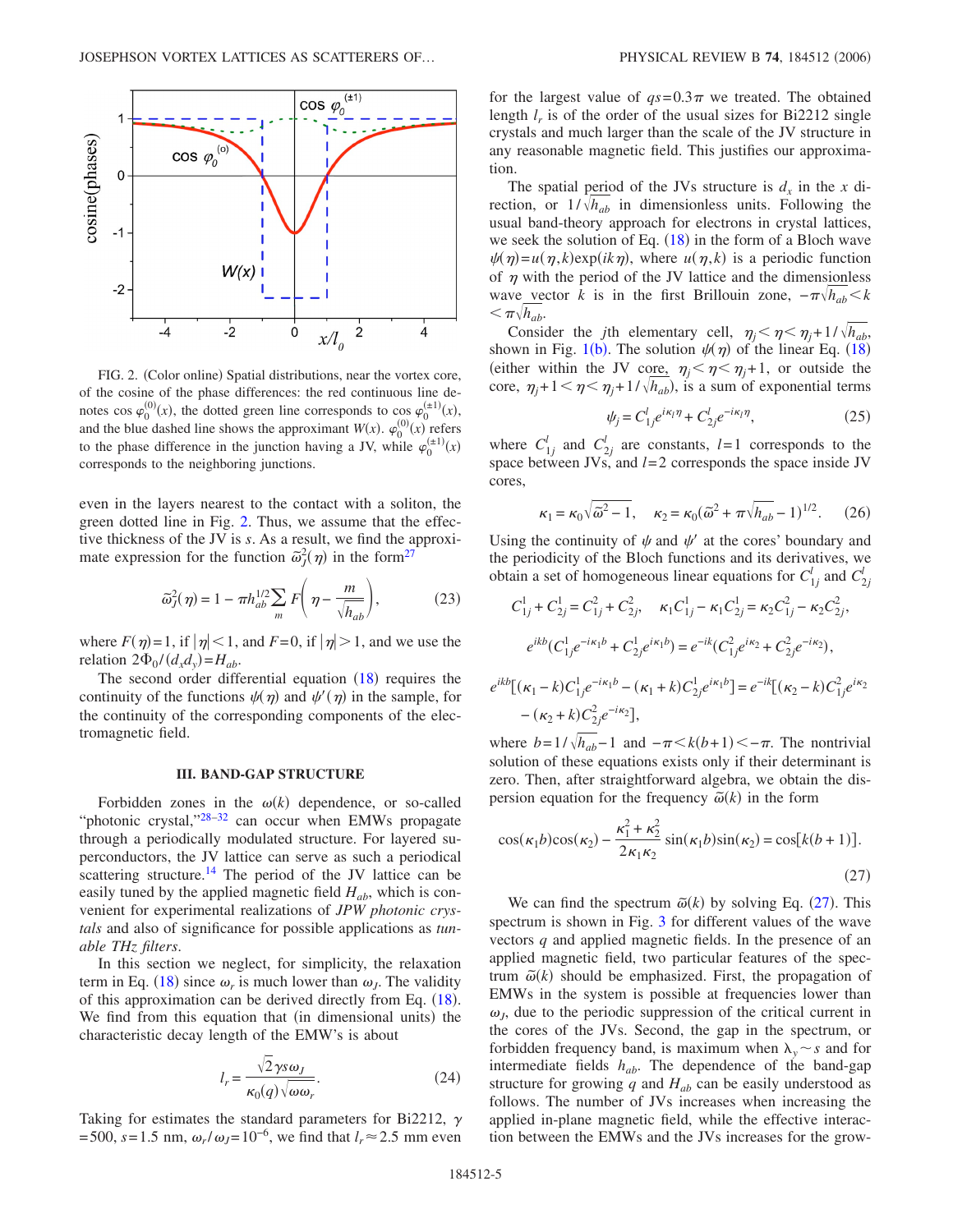<span id="page-5-0"></span>

FIG. 3. (Color online) Band-gap structure of an EMW propagating in a layered superconductor with a JV lattice: Frequency  $\tilde{\omega}$  of the EMW versus  $k(h_{ab})^{-1/2}$  at  $h_{ab}=0.2$  (a) and at a lower field  $h_{ab}$ =0.05 (b) for different wavelengths  $\lambda_y = 1/q$ :  $qs = 0.3 \pi$  (red solid line) and  $qs=0.1\pi$  (blue dashed line) and  $qs=0.05\pi$  (black dotted curve). The frequency gap (forbidden frequency range) between the first and the second zone is indicated by  $\Delta\tilde{\omega} \approx 0.2$ . This gap  $\Delta\tilde{\omega}$ diminishes for smaller  $q$  ( $q = y$ -axis wave vector). Here, we use *s* =15 Å,  $\lambda_{ab}$ =2000 Å,  $\gamma$ =600 and  $\tilde{\omega}_r$ =0.

ing  $q$  and  $H_{ab}$ , consistent with Eqs. ([27](#page-4-1)) and ([26](#page-4-2)). According to the well-known criterium for the existence of photonic crystals, $29-32$  $29-32$  the band-gap structure in the EMW spectrum occurs if the concentration of periodic inhomogeneities is high enough and the optical properties of these inhomogeneities differ considerably from that of the ambient matter. It could be concluded that there should exist an optimum value of the applied field *hab* for the observation of photonic crystals in layered superconductors. At this field, the part of the space occupied by the vortex cores should be about half of the total volume. However, when  $h_{ab}$  is of the order of unity our analytical approach is not applicable and further numerical studies would be useful. Note also that  $\Delta\omega$  decreases fast when the number of the frequency zone increases, as shown in Fig. [3.](#page-5-0)

The spectrum shown in Fig. [3](#page-5-0) could be directly measured in experiments studying nonlinear effects $^{22}$  in plasma wave

<span id="page-5-1"></span>

FIG. 4. (Color online) Schematic diagram of the EMW's interacting with a JV lattice. (a) Internal reflection of the EMW emitted, e.g., by a JV. (b) The EMW is incident from outside the sample.

propagation. Indeed, higher-harmonic generation should be sensitive if their frequencies occur within a frequency gap. Other nonlinear effects, including self-induced transparency or light slowing down, can be strongly enhanced due to the photonic crystal spectrum of the JPWs.

# **IV. PLASMA WAVE REFLECTIVITY TUNED BY THE IN-PLANE MAGNETIC FIELD**

The possibility of producing a THz photonic crystal in the SJJ, due to presence of JVs, indicates that the JV lattice can significantly affect the reflectivity and transparency of layered superconductors. Here we calculate the transmission and reflection coefficients for two cases:

(i) EMWs propagating inside the sample as shown in Fig.  $4(a)$  $4(a)$ ; such a wave can be emitted by some internal source, e.g., by a moving JV.

(ii) EMW's incident on the sample from the vacuum and propagating through the SJJ, as shown in Fig.  $4(b)$  $4(b)$ .

As a result of our calculation (see subsections below), we derive the strong dependence of the reflection and transmission coefficients, shown in Fig. [5](#page-6-0) and [6,](#page-6-1) on the applied inplane magnetic field  $H_{ab}$ . A relatively small change (about 10–100 Oe) in  $H_{ab}$  can switch the sample from *fully trans*parent (THz glass) to *fully reflected* (THz mirror) regimes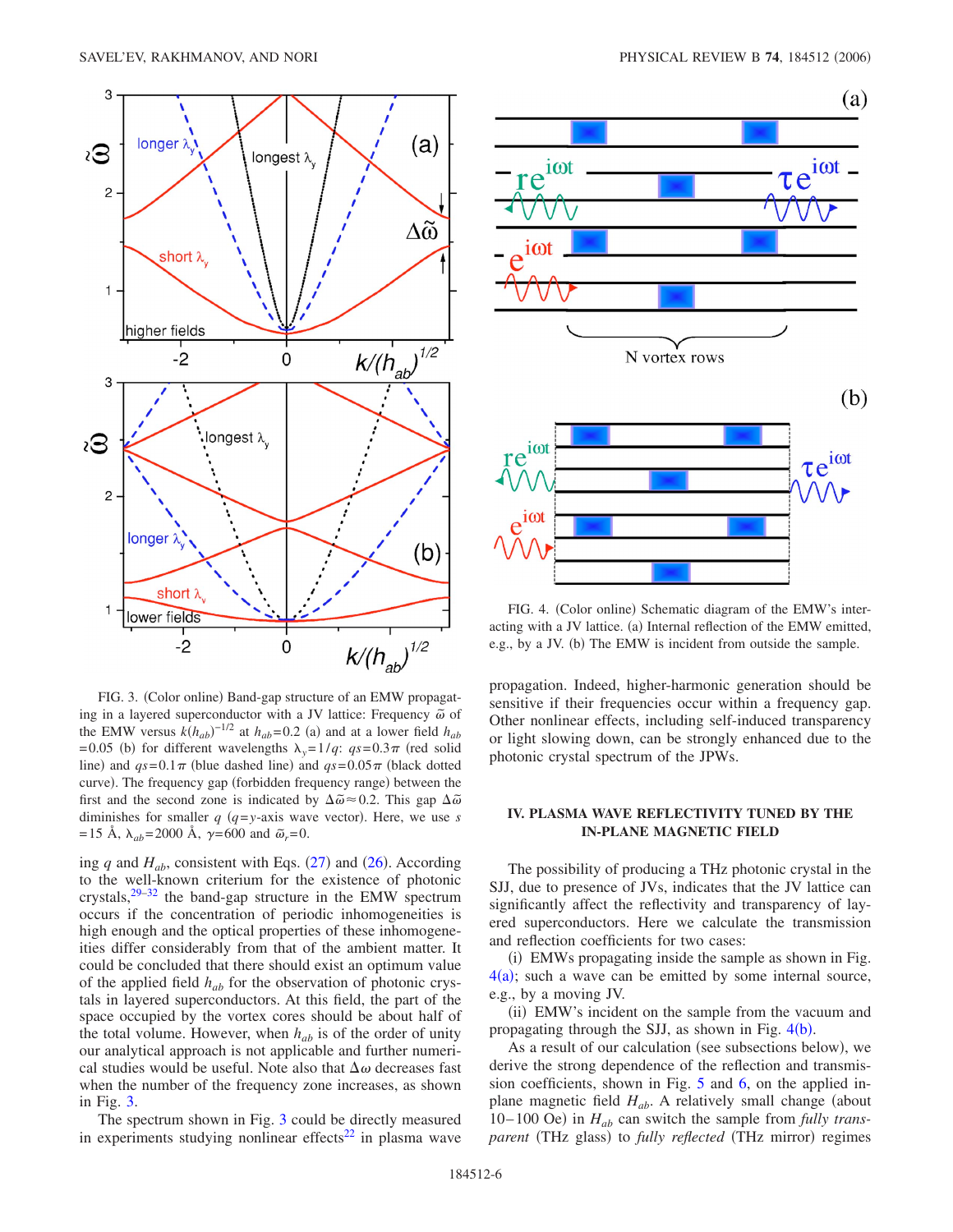<span id="page-6-0"></span>

FIG. 5. (Color online) Internal reflection: EMWs emitted (by a moving JV) inside a sample [Fig.  $4(a)$  $4(a)$ ] reflect back with intensity  $R = |r|^2$  and transmit forward with intensity  $T = |\tau|^2 = 1 - R$ . The reflection coefficient *R* versus the EMW frequency  $\tilde{\omega}$  for (a) a sample with length  $l = 100\gamma s$  at  $qs = 0$  for  $h_{ab} = 10^{-4}$  (blue dashed line) and 25 times larger field  $h_{ab} = 2.5 \times 10^{-3}$  (red solid line); notice that here the wavelength  $\lambda_y \rightarrow \infty$  along the *y* axis and, thus, the reflectivity monotonically decreases with frequency; (b)  $l=100\gamma s$  at  $h_{ab}=4$  $\times 10^{-2}$  for  $qs=0.1\pi$  (red solid line) and shorter  $qs=0.3\pi$  (blue dashed line); here notice that the case  $qs=0.1\pi$  case has a larger number of minima in  $R(\omega)$ ; (c)  $h_{ab} = 2.5 \times 10^{-3}$  and  $qs = 0.05 \pi$  for a sample with length  $l = 100\gamma s$  (blue open circles) and  $l = 600\gamma s$  (red solid squares); here the length of the sample is changed. For our calculations, we use  $s=15$  Å,  $\lambda_{ab}=2000$  Å,  $\gamma=600$  and  $\tilde{\omega}_r=10^{-6}$ .

within a given frequency window. Therefore, the optical characteristics of layered superconductors can be conveniently tuned by the in-plane magnetic field. Thus, we predict a giant magneto-optical effect.

## **A. Electromagnetic waves propagating inside the sample**

In this case, EMWs are not scattered by sample boundaries and we calculate the reflectivity (or transparency) for JPWs passing through the JV lattice, which includes *N* rows of JVs. The length of the considered array of JV scatterers is

<span id="page-6-1"></span>

FIG. 6. (Color online) Reflection of electromagnetic waves from the sample, or THz tunable filter shown in Fig.  $4(b)$  $4(b)$ . The reflection coefficient  $R$  versus  $\tilde{\omega}$  for an EMW propagating from the vacuum at  $q=0$ , (a) for  $l=100\gamma s$ ,  $\tilde{\omega}_r=10^{-6}$  and different in-plane magnetic fields  $h_{ab} = 10^{-4}$  (green circles),  $h_{ab} = 2.5 \times 10^{-3}$  (blue dashed line),  $h_{ab} = 10^{-2}$  (top red solid line); (b) for  $l = 1000\gamma s$ ,  $\tilde{\omega}_r = 10^{-6}$ , and  $h_{ab}$  $= 0$  (green circles),  $h_{ab} = 10^{-4}$  (blue dashed line),  $h_{ab} = 2.5 \cdot 10^{-3}$  (top red solid line); and (c) for  $l=1000\gamma s$  and  $h_{ab}=0$  and varying the damping  $\tilde{\omega}_r$  with  $\tilde{\omega}_r = 10^{-6}$  (top red solid line),  $\tilde{\omega}_r = 10^{-2}$  (blue dashed line),  $\tilde{\omega}_r = 10^{-1}$  (green circles). Other parameters are the same as in Fig. [5.](#page-6-0) The deep minima for the solid line in (b) are due to the reflection at the sample boundaries.

The wave vector  $q$  of the EMWs described in Eq.  $(1)$  $(1)$  $(1)$  can have any value allowed by the dispersion law in the SJJ. However, we should restrict our consideration to  $|qs| \leq \pi$ when using the continum approximation. The relation between the amplitudes of the EMWs and the gauge-invariant phase difference is linear.<sup>18</sup> Thus, here we can calculate the transparency and reflection coefficients for the wave  $\psi$ . In contrast to the previous section, we now seek nonperiodic solutions of Eq.  $(18)$  $(18)$  $(18)$ .

Solution ([25](#page-4-3)),  $\psi_j = \vec{e} \cdot \vec{\psi}_j^l$  with  $\vec{e} = (1,1)$ , of Eq. ([18](#page-3-3)) for the *j*th cell of the magnetic structure can be expressed in a vector form as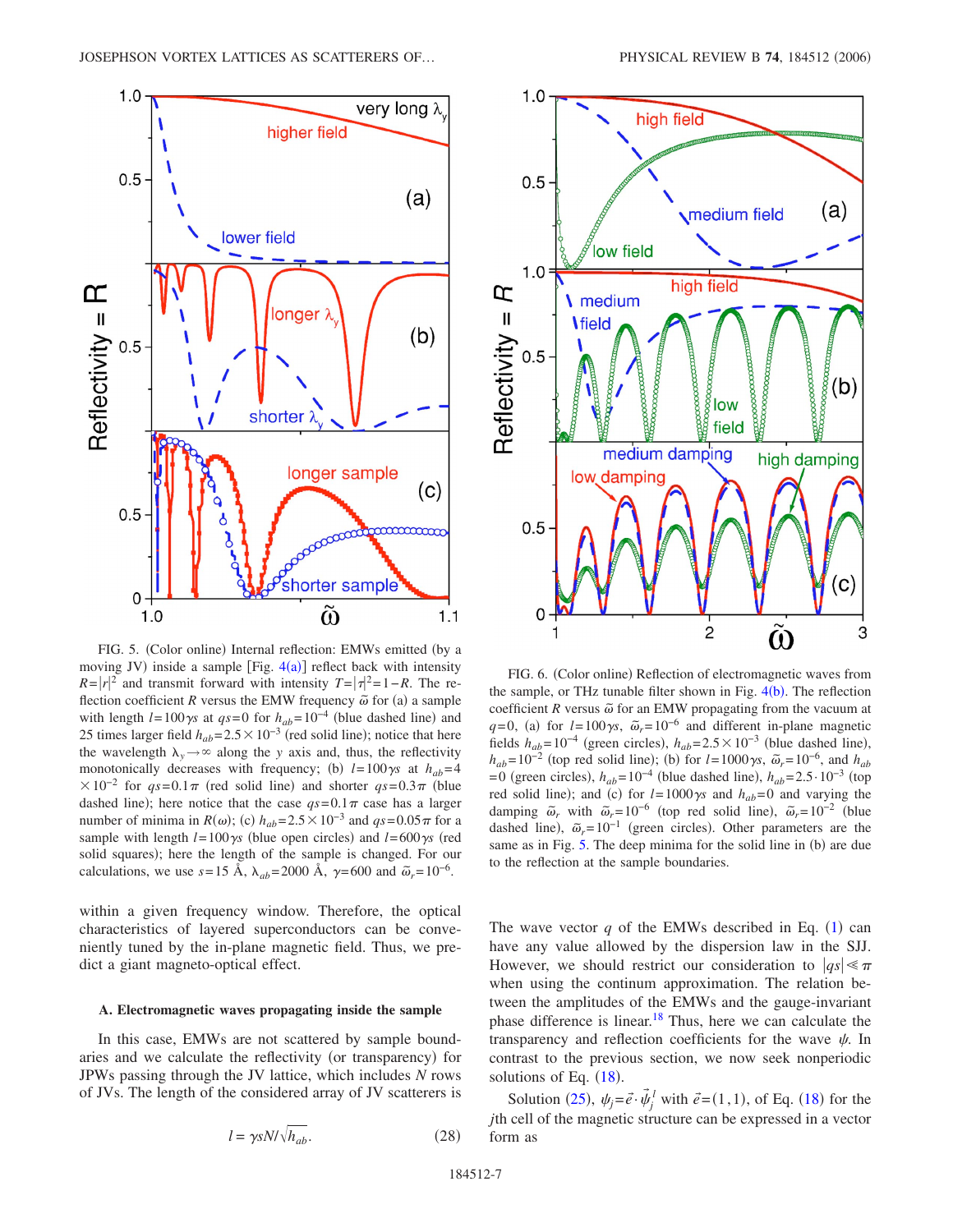$$
\vec{\psi}_j^l = \{ C_{1j}^l \exp(i\kappa_l \eta); C_{2j}^l \exp(-i\kappa_l \eta) \},\qquad(29)
$$

<span id="page-7-2"></span>where  $\kappa_l$  is determined from Eq. ([26](#page-4-2)). However, in this section we take into account the relaxation term in Eq.  $(18)$  $(18)$  $(18)$ . So, we replace  $\kappa_l$  in Eq. ([26](#page-4-2)) by

$$
\kappa_1 = \kappa_0 (\tilde{\omega}^2 - 1 + i \tilde{\omega} \tilde{\omega}_r)^{1/2},
$$
  

$$
\kappa_2 = \kappa_0 (\tilde{\omega}^2 + \pi \sqrt{h_{ab}} - 1 + i \tilde{\omega} \tilde{\omega}_r)^{1/2}.
$$
 (30)

The continuity of  $\psi$  and  $\psi'$  results in a set of linear equations relating  $\vec{\psi}_{\alpha}^{\dagger-1}$  and  $\vec{\psi}_{\alpha}$ . This can be written in matrix form as

$$
\hat{A}_1 \vec{\psi}_1^{j-1} = \hat{A}_2 \vec{\psi}_2^j, \quad \hat{B}_2 \vec{\psi}_2^j = \hat{B}_1 \vec{\psi}_1^j \tag{31}
$$

where

$$
\hat{A}_{\alpha} = \begin{pmatrix} 1 & 1 \\ i\kappa_{\alpha} & -i\kappa_{\alpha} \end{pmatrix}, \quad \hat{B}_{\alpha} = \begin{pmatrix} e^{i\kappa_{\alpha}b} & e^{-i\kappa_{\alpha}b} \\ i\kappa_{\alpha}e^{i\kappa_{\alpha}b} & -i\kappa_{\alpha}e^{-i\kappa_{\alpha}b} \end{pmatrix}.
$$

The solution of these equations can be written in a symbolic form  $\vec{\psi}_{\alpha}^j = \hat{L} \vec{\psi}_{\alpha}^{j-1}$ , where  $\hat{L} = \hat{B}_1^{-1} \hat{B}_2 \hat{A}_2^{-1} \hat{A}_1$ . Then, we use a linear nondegenerate transformation

$$
\hat{G} = \begin{pmatrix} 1 & \beta_1 \\ \beta_2 & 1 \end{pmatrix}
$$

that diagonalizes *L ˆ*. Here

<span id="page-7-3"></span>
$$
\beta_{1,2} = \pm \frac{M_2 - M_1 + \sqrt{(M_2 - M_1)^2 + 4L_1L_2}}{2L_{1,2}},
$$
  

$$
M_{1,2} = \left[\cos \kappa_2(b-1) \pm i \frac{\kappa_1^2 + \kappa_2^2}{2\kappa_1\kappa_2} \sin \kappa_2(b-1)\right] e^{\mp i(b-1)\kappa_1},
$$
  

$$
L_{1,2} = \pm i \frac{\kappa_1^2 - \kappa_2^2}{2\kappa_1\kappa_2} \sin \kappa_2(b-1) e^{\pm i(b-1)\kappa_1}.
$$
 (32)

By applying *N* times such a procedure, we find the linear transformation

$$
\vec{\psi}_{\alpha}^{N} = \hat{G}^{-1} (\hat{G} \hat{L} \hat{G}^{-1})^{N} \hat{G} \vec{\psi}_{\alpha}^{0}
$$
 (33)

<span id="page-7-0"></span>that propagates the solution from the 0th to *N*th elementary cell.

Next, we calculate the reflection and transmission coefficients. We denote the amplitude of the incident wave  $C_{10}^1$  as 1, the amplitude of the reflected wave  $C_{10}^2$  as *r*, and the amplitude of the transmitted wave  $C_{1N}^1$  as  $\tau$  [Fig. [4](#page-5-1)(a)]. Using Eq. ([33](#page-7-0)) we obtain two linear equations for two independent variables, *r* and  $\tau$ , since  $C_{1N}^2 = 0$ . As result, we find

<span id="page-7-1"></span>
$$
\tau = \frac{M_1^N - \beta_1 \beta_2 M_2^N + r \beta_1 (M_2^N - M_1^N)}{1 - \beta_1 \beta_2},\tag{34}
$$

$$
r = \beta_2 \frac{M_2^N - M_1^N}{M_1^N - \beta_2 \beta_1 M_2^N}.
$$
 (35)

The frequency dependence of the reflection coefficient  $R = |r|^2$  is shown in Fig. [5](#page-6-0) for different magnetic fields  $H_{ab}$  [in (a)], y-axis wave vectors *q* [in (b)], and sample

lengths  $l$  [in (c)]. The reflection  $R$  strongly depends on the frequency  $\omega$ . The average transparency (transmission  $T$ ) of the crystal increases when increasing the frequency  $\tilde{\omega}$ . The dependence  $R(\omega)$  has characteristic interference minima arising due to the interference of the transmitted and reflected waves.<sup>26</sup> The reflection *R* (or transmission *T*) of the EMWs strongly depends on the in-plane magnetic field, as shown in Fig. [5.](#page-6-0) Thus, we predict a giant magneto-optical effect. The average transmission  $T$  reduces fast when increasing  $H_{ab}$  due to an increase in the number of scatterers in the sample. For the same reason, the positions, number, and the sharpness of the interference peaks in  $R(\omega)$  also changes with  $H_{ab}$ . Finally, *R* becomes flatter and approaches one for large enough  $H_{ab}$ . It follows from the results presented in Fig.  $5(b)$  $5(b)$ , that waves with higher *q* pass through the system easier than waves with lower *q*. This feature is also intuitively clear since, with growing *q*, the wavelength in the *y* direction becomes closer to the characteristic interlayer distance. Waves with higher *q* are more sensitive to the magnetic field variations, as shown in Fig.  $5(a)$  $5(a)$  and  $5(b)$ , since the value of  $\kappa_0$  in Eq.  $(27)$  $(27)$  $(27)$  increases when growing *q* and the interaction of EMWs with JVs becomes stronger. Close to the forbidden frequency zones, the dependence of *R* and *T* versus  $\omega$  at  $q \neq 0$  has several characteristic deep and narrow peaks. At *q*=0 the corresponding functions are monotonous.

The average transparency of the sample also increases when diminishing the sample thickness, as shown in Fig.  $5(c)$  $5(c)$ , since the growth of *l* gives rise to an increase in the number and sharpness of the interference peaks in  $R(\omega)$ . We should emphasize that varying the applied magnetic field *Hab* tunes the reflection, all the way from 0 to 1, at a given frequency. In a long sample this tuning remains significant even at small *q*, due to the cumulative effect of a large number of weak scatterers.

#### **B. Electromagnetic waves incident from the vacuum**

Here, we consider a wave incident from the vacuum to a sample edge, as shown in Fig.  $4(b)$  $4(b)$ . The wave incident to the sample surface parallel to the *ab* planes can be studied by using the same method.

In the case under study, the wave vector  $q$  is the same in the vacuum and in the sample since the normal component of the electric induction,  $\epsilon E_x$ , is continuous at the sample edge. As a result, the value of the parameter *qs* should be small for THz-range radiation. Naturally, the dispersion relation for the wave ([1](#page-2-2)) in vacuum reads  $k^2 + q^2 = \omega^2/c^2$ . For  $\omega/2\pi$ =1 THz the corresponding wavelength is 0.3 mm, while *s* is in the nanometer range. For  $s=2$  nm we find the estimate  $qs \leq 4.19 \times 10^{-5}$ . Thus, we assume below that *q*=0, resulting in the magnetic field and the *y* component of the electric field of JPWs to be related to the gauge-invariant phase by simple equations $18,19$  $18,19$ 

$$
H = \frac{\Phi_0}{2\pi s} \frac{\partial \varphi}{\partial x}, \quad E_y = \frac{\Phi_0}{2\pi s c} \frac{\partial \varphi}{\partial t}.
$$
 (36)

We present the EMW in vacuum in the form  $H=H_0$  $(e^{ik_0x-i\omega t}+re^{ik_0x+i\omega t})$  at the left of the sample and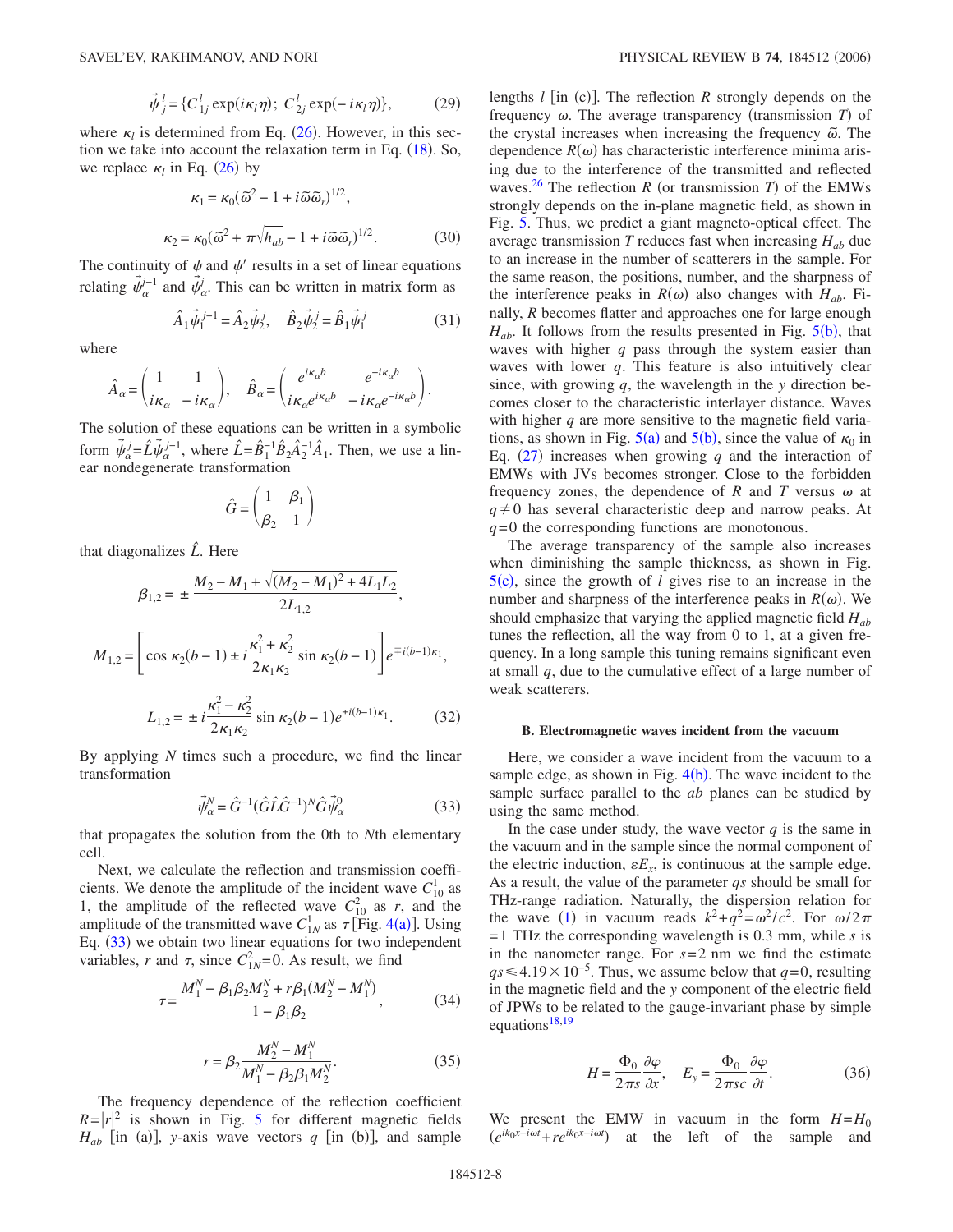$H = H_0 \tau e^{ik_0 x - i\omega t}$  at the right of it. Imposing the continuity of both *H* and  $E_y$  at the sample surface we find

$$
1 + r = -\frac{i\varepsilon\kappa_1}{4\pi h_{ac}} (C_{10}^1 e^{-i\kappa_1 b} - C_{10}^2 e^{i\kappa_1 b}),
$$
  
\n
$$
1 - r = -\frac{i\varepsilon\omega\gamma s}{4\pi c h_{ac}} (C_{10}^1 e^{-i\kappa_1 b} + C_{10}^2 e^{i\kappa_1 b}),
$$
  
\n
$$
\tau = -\frac{i\varepsilon\kappa_1}{4\pi h_{ac}} (C_{1N}^1 - C_{1N}^2),
$$
  
\n
$$
\tau = -\frac{i\varepsilon\omega\gamma s}{4\pi c h_{ac}} (C_{1N}^1 + C_{1N}^2).
$$
 (37)

<span id="page-8-0"></span>Now, using Eq. ([33](#page-7-0)), we find the expression for the amplitude *r* of the reflected wave

$$
r = \frac{1 + Z(\tilde{\omega})D(\tilde{\omega})\exp(-2i\kappa_1 b)}{Z(\tilde{\omega}) + D(\tilde{\omega})\exp(-2i\kappa_1 b)},
$$
  

$$
D = \frac{\beta_1(Z + \beta_2)M_2^N - (1 + \beta_1 Z)M_1^N}{(Z + \beta_2)M_2^N - \beta_2(1 + \beta_1 Z)M_1^N},
$$
(38)

<span id="page-8-1"></span>where

$$
g = \frac{s}{\sqrt{\varepsilon} \lambda_{ab}}, \quad Z = \frac{\kappa_1 - i \tilde{\omega} g}{\kappa_1 + i \tilde{\omega} g}.
$$
 (39)

The reflection coefficient is  $R = |r|^2$ , while the transmission coefficient is  $T = |\tau|^2 = 1 - R$ . The distance between the sample edge and the nearest JV row is *b*. Note that the "effective impedance" *Z* describes EMW scattering at the sample boundaries. Also, Eq. ([34](#page-7-1)) for internally propagating waves with  $q=0$ , can be reproduced by setting  $Z=0$  in Eq. ([38](#page-8-0)). In the absence of an applied magnetic field, i.e., no vortices  $N=0$  in the sample, it can be readily seen from Eqs.  $(38)$  $(38)$  $(38)$  and ([39](#page-8-1)) that the reflection coefficient becomes zero under usual interference conditions  $\kappa_1 l = \pi m$ , where *m* is an integer.

The calculated frequency dependence of the reflection co-efficient is shown in Fig. [6](#page-6-1) for  $q=0$  at different magnetic fields and different sample lengths. The average transparency increases when increasing the frequency and with the decrease of the number of scattering layers, due to a decrease of either the magnetic field  $H_{ab}$  or the sample length. As in the case  $H_{ab}=0$ , the oscillations in the transition and reflection coefficients occur due to the interference of the scattered and transmitted waves on JVs and sample boundaries. These transmission and reflection coefficients can be easily tuned by the in-plane magnetic field *Hab*. For standard parameters for Bi2212 single crystals, varying the applied magnetic field within a range of 100 Oe *can drastically change the transparency* of a sample of length of about 1 mm in the *x* direction.

Next, we examine how dissipation, which was omitted in Ref. [14,](#page-10-9) affects reflectivity. The effect of dissipation is illustrated in Fig.  $6(c)$  $6(c)$ . When increasing  $\tilde{\omega}_r$ , the curves  $R(\omega)$  become smoother: the minima of the reflection coefficient moves up while the maxima goes down. However, a considerable effect of the dissipation is obtained only at high values of  $\tilde{\omega}_r$  in the range of 0.01 and higher.

# **V. EFFECT OF THE JOSEPHSON VORTEX LATTICE MOTION**

In contrast to the usual fixed periodic arrays of scatterers in optics, the JV vortex structure can be easily driven, e.g., by applying a transport current in the direction perpendicular to the superconducting layers. The amplitude and the frequency of the current could serve as an additional control "knob" allowing a more versatile tuning of the EMW propagation in layered superconducting structures. Moreover, the effect of the motion of periodic structures on the spectrum of the photonic crystal has not been discussed so far for any kind of photonic crystals.

We assume below that a constant uniform current  $J_{\perp}$ flows in the *y* direction and, as a result, the JVs move with a constant velocity  $v$  in the  $x$  direction. We also assume that the vortex velocity is smaller than the critical value  $v_c$  $= \gamma s \omega_J$ , since the moving JV becomes unstable<sup>8</sup> when *v* exceeds  $v_c$ . In this limit, we neglect effects of order  $v/c$ , where *c* is the speed of light. For simplicity, in this section we only consider the case  $\omega > \omega_I$  and  $\omega_r = 0$ .

For a moving JV lattice, we now seek a solution for the gauge-invariant phase difference of EMW's in the form

$$
\varphi_1(x, y, t) = \psi(x - vt) \exp(iqy - i\omega' t). \tag{40}
$$

The value  $\omega'$  now corresponds to the frequency of the waves in the coordinate system moving with velocity *v* with the respect to the superconducting medium. Equation ([18](#page-3-3)), for  $\psi$ in the long-wavelength limit, now reads

<span id="page-8-2"></span>
$$
\psi''(\zeta) - 2i\kappa_v^2(q)\tilde{\omega}'V\psi'(\zeta) - \kappa_v^2(q)[\tilde{\omega}_J^2(\zeta) - \tilde{\omega}'^2]\psi(\zeta) = 0,
$$
\n(41)

where  $\tilde{\omega}' = \omega'/\omega_J$ , " denotes the second derivative differentiation with respect to  $\zeta = \eta - Vt\omega_I$ ,

$$
\kappa_v^2(q) = \frac{\kappa_0^2(q)}{1 - \kappa_0^2(q)V}, \quad V = \frac{v}{v_c} = \frac{v\omega_J}{\gamma s}.
$$
 (42)

In analogy to Eq. ([29](#page-7-2)), the solution of Eq. ([41](#page-8-2)) for each *j*th cell of the periodic JV structure can be expressed as

$$
\vec{\psi}_j^l = \{ C_{1j}^l \exp(ip_{1l}\zeta) ; \ C_{2j}^l \exp(-ip_{2l}\zeta) \},\tag{43}
$$

<span id="page-8-4"></span><span id="page-8-3"></span>where

$$
p_{1l,2l} = k_v \pm \kappa_{lv}, \quad \kappa_{lv}^2 = \kappa_l^2 + k_v^2, \quad k_v = \tilde{\omega}' \kappa_v^2 V. \tag{44}
$$

It is seen from Eqs.  $(41)$  $(41)$  $(41)$ – $(44)$  $(44)$  $(44)$  that the most pronounced effect of the JV lattice motion, with  $v \le v_c$ , should be expected at large transverse wave vectors q, when  $q^2 \lambda_{ab}^2 \ge 1$ , and the value  $\kappa_0^2(q) V$  is not too small compared to unity.

# **A. Band-gap structure for a moving Josephson vortex lattice: Doppler effect in tunable photonic crystals**

Following the approach described in Sec. III, we use Bloch's theorem to find the band-gap structure and present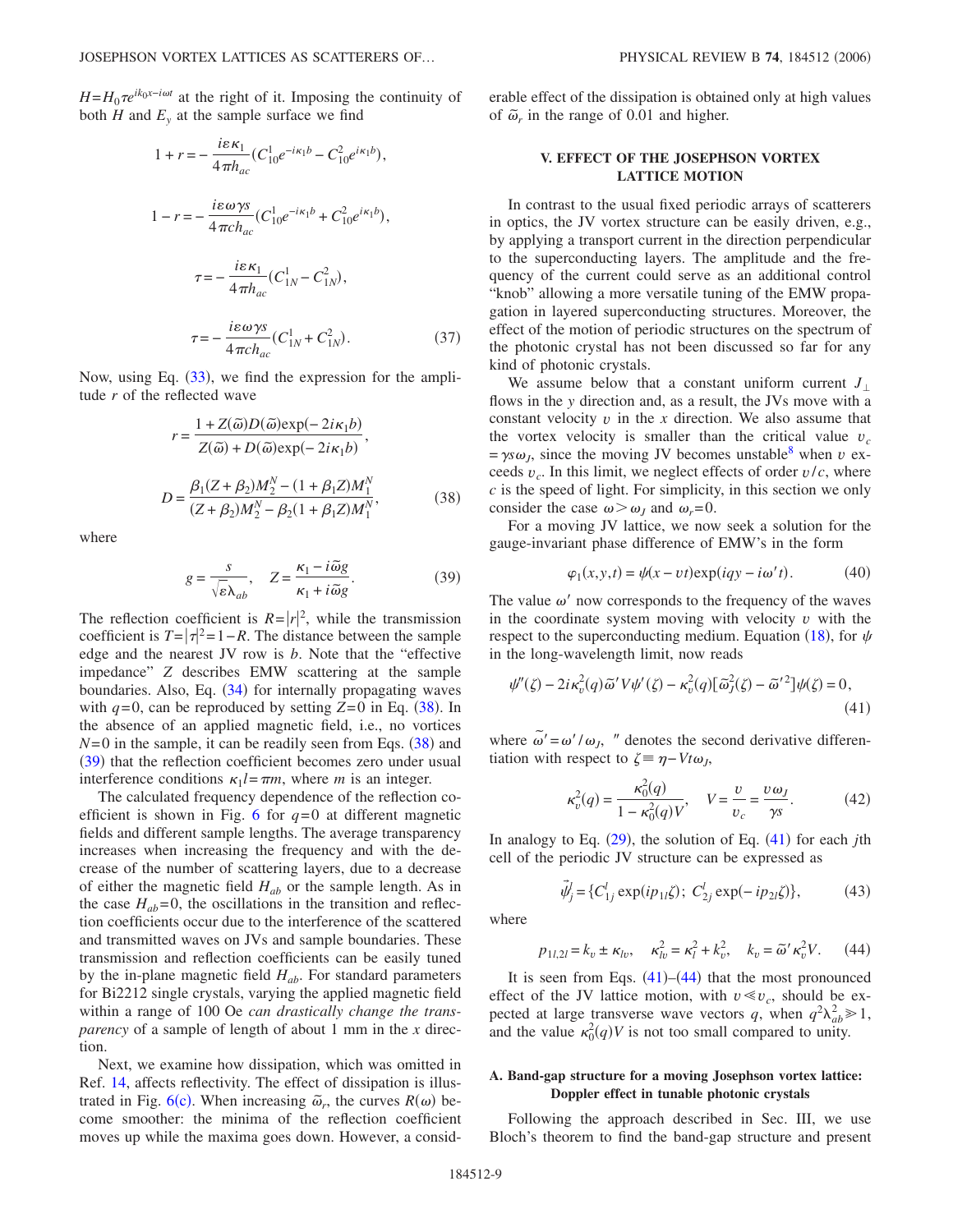<span id="page-9-2"></span>

FIG. 7. (Color online) Band-gap structure for the moving JV lattice. The dependence of  $\tilde{\omega}$  versus  $k/\sqrt{h_{ab}}$  at  $h_{ab}=0.2$  and  $qs=0.3\pi$ :  $V=0$  (red dashed line),  $V=0.2$  (blue solid line). Other parameters are the same as in Fig. [3.](#page-5-0)

 $\psi(\zeta)$  in the form of a Bloch wave  $\psi(\zeta) = u(\zeta, k) \exp(ik\zeta)$ , where  $u(\zeta)$  is a periodic function with the period  $1/\sqrt{h_a b}$  $=1+b$  and *k* is in the first Brillouin zone,  $-\pi \sqrt{h_{ab}} < k$  $\langle \pi \sqrt{h_{ab}}$ . Using the continuity of  $\psi$  and  $\psi'$  and the periodicity of  $u(\zeta)$ , we find the equation for  $\tilde{\omega}'(k)$  analogous to Eq.  $(27)$  $(27)$  $(27)$ 

<span id="page-9-1"></span>
$$
\cos(\kappa_{1v}b)\cos(\kappa_{2v}) - \frac{\kappa_{1v}^2 + \kappa_{2v}^2}{2\kappa_{1v}\kappa_{2v}} \sin(\kappa_{1v}b)\sin(\kappa_{2v})
$$
  
=  $\cos[(k - k_v)(b + 1)],$  (45)

where  $\kappa_{lv}(\tilde{\omega}')$  and  $k_{v}(\tilde{\omega}')$  are functions of the frequency  $\tilde{\omega}'$ in the moving coordinate system. In analogy to the Doppler effect, in order to find the function  $k(\tilde{\omega})$  in the fixed coordinate system, we should use a transformation of the frequency

$$
\widetilde{\omega} = \widetilde{\omega}' + [k_v(\widetilde{\omega}') + \kappa_{1v}(\widetilde{\omega}')]V. \tag{46}
$$

<span id="page-9-0"></span>Note that the frequencies in the superconducting medium located between vortices  $(l=1)$  and inside the JVs cores  $(l=1)$ = 2) are different in the fixed coordinate system. We choose  $\kappa_{1v}$  in Eq. ([46](#page-9-0)) since we are interested in the dependence of  $\tilde{\omega}(k)$  for the medium itself (between vortices).

The results of the solution of Eqs.  $(45)$  $(45)$  $(45)$  and  $(46)$  $(46)$  $(46)$  are shown in Fig. [7](#page-9-2) for different values of  $V \le 1$ . The curves  $\tilde{\omega}(k)$  become deformed and are asymmetrical with respect to the sign of the velocity *v*. Indeed for  $v \neq 0$ , the spectrum is shifted either to the left or to the right, depending on the sign of *v* due to the Doppler effect. The influence of the lattice motion is most pronounced in the vicinity of the frequency gap. The effect of the motion of the JVs on the spectrum disappears at small *q*, when  $\kappa_0^2(q) V \ll 1$ .

<span id="page-9-3"></span>

FIG. 8. (Color online) Reflection coefficient  $R(\omega)$  for EMWs propagating inside the sample with JV lattices moving with (normalized) velocity *V*. The sample length is  $l = 100\gamma s$  and  $h_{ab} = 6.25$  $× 10^{-2}$ . (a) *qs* = 0.3π, *V* = 0 (blue dashed line), and |*V*| = 0.2 (solid red line); (b)  $qs=0.05\pi$ ,  $V=0$  (solid red line),  $|V|=0.2$  (green open circles). Other parameters are the same as in Fig. [5.](#page-6-0)

# **B. Reflection of electromagnetic waves by a moving Josephson vortex lattice**

First we discuss the reflection of EMWs propagating inside the sample. In this case EMWs do not scatter by fixed sample boundaries, and the solution  $(43)$  $(43)$  $(43)$  allows us to directly find the reflection and transmission coefficients. Using the approach described in Sec. IV, we find that the frequency dependence of the reflection coefficient  $R = |r|^2$  is described by Eqs. ([34](#page-7-1)) and ([32](#page-7-3)), where we should replace  $\kappa_l(\tilde{\omega})$  by  $\kappa_{lv}(\tilde{\omega}')$ . The frequency of the incident wave is defined by Eq.  $(46)$  $(46)$  $(46)$ , while the frequency of the reflected wave is shifted by  $\Delta \tilde{\omega} = 2\kappa_{1v}(\tilde{\omega}')V$ , which is the *analog of the Doppler effect*. For example, if  $qs=0.3/\pi$  and  $v=0.1v_c$ , the value of the frequency shift is about 20% of  $\omega_I$ .

The reflection coefficient  $R$  as a function of the incident wave frequency  $\tilde{\omega}$  is shown in Fig. [8](#page-9-3) for different values of *V* and *q*. It is clearly seen from this figure that the effect of the JV lattice motion is of importance only for EMWs having high enough *q*. The JV lattice motion changes the positions of the transparency windows and increases the average transparency. The strength of this effect is independent of the direction of motion, i.e., of the direction of the driving current.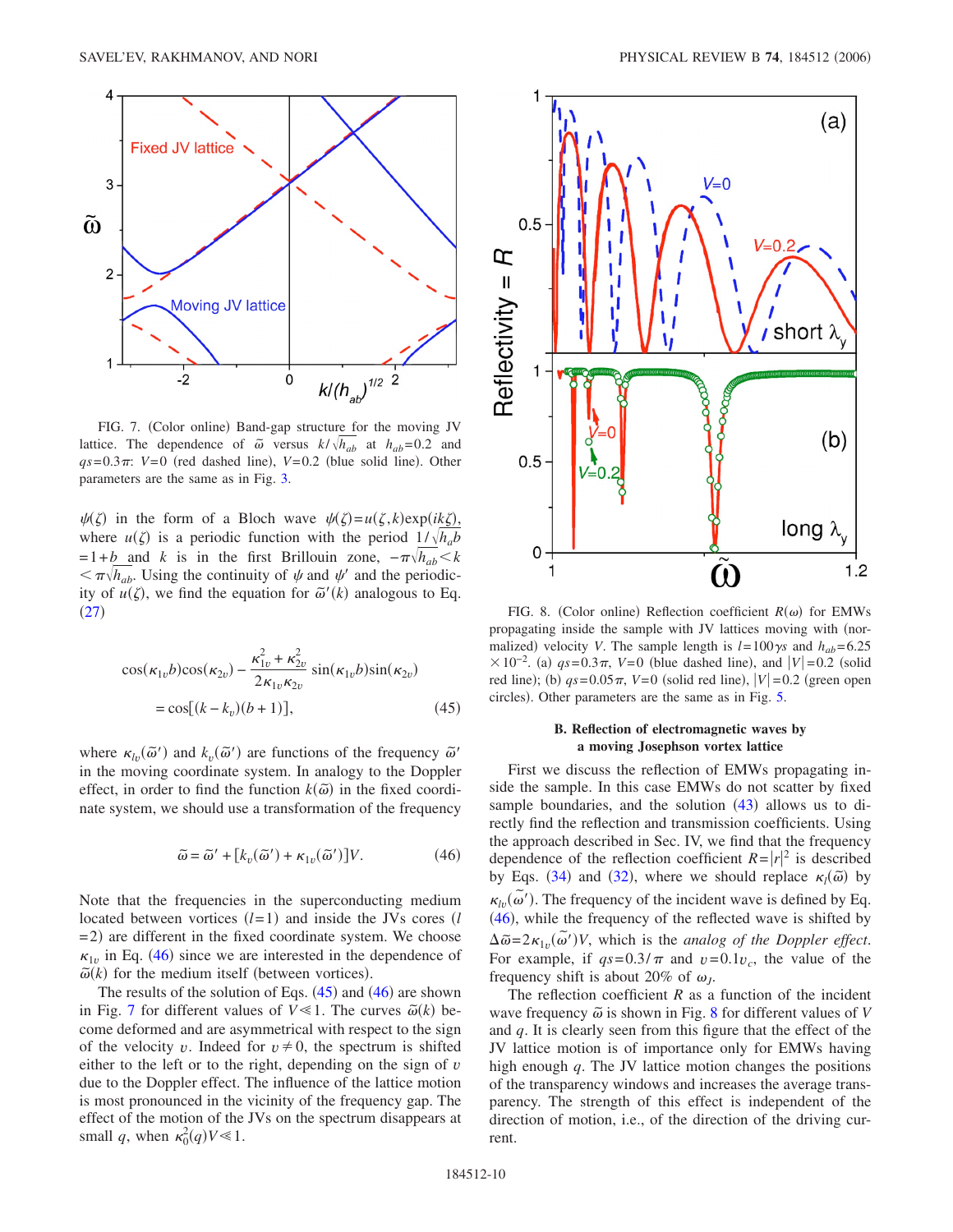In the case of EMWs propagating from the vacuum, EMWs scattering at the fixed sample boundaries results in the excitation of waves with frequencies different than the one described in Eq.  $(43)$  $(43)$  $(43)$ , i.e., waves with different time dependence. This problem can be solved by the method described in Sec. IV only in the limiting case of a large number of JVs in the sample, i.e.,  $N \ge 1$ . However, as mentioned in Sec. IV, EMWs having  $q\lambda_{ab} \ge 1$  and THz-range frequency cannot propagate in the vacuum. Thus, the effect of the JV lattice motion is negligible in this case. For example, the frequency shift  $\Delta\omega$  for such waves is of the order of  $\omega_J (s/\lambda_{ab})^2 (v/v_c)$ .

## **VI. CONCLUSIONS**

Electromagnetic waves in layered superconductors can propagate if their frequency exceeds the Josephson plasma frequency that usually lies in the THz or sub-THz frequency range. Josephson vortex lattices are easily tunable periodic arrays that scatter EMWs. Here we demonstrate that the scattering of EMWs by a JV array produces a *tunable band gap structure* or THz photonic crystal. The variation of the inplane magnetic field easily tunes the parameters of the photonic crystal, in particular the value and the position of the forbidden gaps. Another possibility, also unusual for standard photonic crystals, is to influence the photonic crystal parameters by moving the JV periodic array driven by the transport current in the direction across the superconducting layers.

The scattering of EMWs by a periodic array results in the strong dependence of its reflection and transmission coefficients on both the applied in-plane magnetic fields and transport currents. A relatively small change (about 10–100 Oe) in the applied in-plane magnetic field can switch the sample from fully transparent to fully reflected regimes within given frequency windows. As a result, the optical characteristics of the layered sample can be conveniently tuned by the in-plane magnetic field. This phenomenon could be referred to as a giant magneto-optical effect, in analogy to the traditional magneto-optical effect<sup>16</sup> found in magnetic media. If the transverse wave vector of EMWs is large enough,  $q^2 \lambda_{ab}^2 \ge 1$ , an analogous effect could be achieved by applying a transverse current, in analogy to the Doppler effect in standard wave physics.

The effects described here could be used in developing THz filters and "glass/mirrors" switches. The advantage of these devices is their tunability by magnetic or electric fields.

#### **ACKNOWLEDGMENTS**

We acknowledge partial support from the NSA, LPS, ARO, by the Grants NSF No. EIA-0130383, No. JSPS-RFBR 06-02-91200, and No. RFBR 06-02-16691. S.S. acknowledges support from the Ministry of Science, Culture and Sport of Japan via the Grant-in-Aid for Young Scientists No. 18740224, the EPSRC via No. EP/D072581/1, and the AQDJJ network.

- <span id="page-10-0"></span><sup>1</sup> J. Zitzmann, A. V. Ustinov, M. Levitchev, and S. Sakai, Phys. Rev. B 66, 064527 (2002).
- 2Y. Tominari, T. Kiwa, H. Murakami, M. Tonouchi, H. Wald, P. Seidel, and H. Schneidewind, Appl. Phys. Lett. 80, 3147 (2002).
- <span id="page-10-5"></span><sup>3</sup>M. Tachiki, M. Iizuka, K. Minami, S. Tejima, and H. Nakamura, Phys. Rev. B 71, 134515 (2005); Physica C 437-438, 299  $(2006).$
- <span id="page-10-1"></span>4G. Hechtfischer, R. Kleiner, A. V. Ustinov, and P. Müller, Phys. Rev. Lett. **79**, 1365 (1997).
- <span id="page-10-2"></span><sup>5</sup>See, e.g., the special issue of Philos. Trans. R. Soc. London **362**(1815), 1 (2004).
- <span id="page-10-3"></span><sup>6</sup> V. M. Krasnov, Phys. Rev. B 63, 064519 (2001); R. G. Mints and I. B. Snapiro, *ibid.* **52**, 9691 (1995).
- 7E. Goldobin, A. Wallraff, N. Thyssen, and A. V. Ustinov, Phys. Rev. B 57, 130 (1998).
- <span id="page-10-17"></span>8S. Savel'ev, V. Yampolskii, A. Rakhmanov, and F. Nori, Phys. Rev. B 72, 144515 (2005); Physica C 437-438, 281 (2006).
- <span id="page-10-4"></span><sup>9</sup>A. A. Abdumalikov, Jr., M. V. Fistul, and A. V. Ustinov, Phys. Rev. B 72, 144526 (2005).
- <span id="page-10-6"></span> $10$  I. Kakeya, T. Wada, K. Kadowaki, and M. Machida, Physica C 378-381, 347 (2002).
- <sup>11</sup> T. Koyama, Phys. Rev. B 68, 224505 (2003); H. Matsumoto and T. Koyama, Physica C 412-414, 444 (2004).
- <span id="page-10-7"></span>12Y. Matsuda, M. B. Gaifullin, K. Kumagai, K. Kadowaki, T. Mochiku, and K. Hirata, Phys. Rev. B 55, R8685 (1997).
- <span id="page-10-8"></span>13S. Savel'ev, V. Yampolskii, A. L. Rakhmanov, and F. Nori, Physica C 445-448, 175 (2006).
- <span id="page-10-9"></span>14S. Savel'ev, A. L. Rakhmanov, and F. Nori, Phys. Rev. Lett. **94**, 157004 (2005); Physica C 445-448, 180 (2006).
- <span id="page-10-10"></span>15H. Susanto, E. Goldobin, D. Koelle, R. Kleiner, and S. A. van Gils, Phys. Rev. B **71**, 174510 (2005).
- <span id="page-10-11"></span><sup>16</sup>H. Ebert, Rep. Prog. Phys. **59**, 1665 (1996).
- <span id="page-10-12"></span><sup>17</sup> A. E. Koshelev, Phys. Rev. Lett. **83**, 187 (1999); Phys. Rev. B 68, 094520 (2003); Physica C 408-410, 470 (2004); J. Mirković, S. E. Savel'ev, E. Sugahara, and K. Kadowaki, Phys. Rev. Lett. 86, 886 (2001); S. E. Savel'ev, J. Mirković, and K. Kadowaki, Phys. Rev. B 64, 094521 (2001); Physica C 357-360, 597 (2001); 378-381, 580 (2002); S. Savel'ev, J. Mirković, and F. Nori, *ibid.* 388, 653 (2003); S. Savel'ev and F. Nori, Nat. Mater. 1, 179 (2002); D. Cole, S. Bending, S. Savel'ev, A. Grigorenko, T. Tamegai, and F. Nori, *ibid.* 5, 305 (2006); A. Tonomura, *ibid.* 5, 257 (2006); S. Savel'ev and F. Nori, Physica C 437-438, 226 (2006); D. Cole, J. S. Neal, M. R. Connolly, S. J. Bending, S. Savel'ev, F. Nori, M. Tokunaga, and T. Tamegai, ibid. 437-438, 52 (2006); J. Mirković, S. Savel'ev, H. Sato, F. Nori, and K. Kadowaki, New J. Phys. 8, 226 (2006).
- 18A. Barone and G. Paterno, *Physics and Applications of the Jo*sephson Effect (Wiley, New York, 1982).
- <span id="page-10-13"></span><sup>19</sup> S. N. Artemenko and S. V. Remizov, Physica C 362, 200 (2001).
- <span id="page-10-14"></span><sup>20</sup> A. E. Koshelev, Phys. Rev. B **62**, R3616 (2000).
- <span id="page-10-15"></span> $21$  Yu. I. Latyshev, A. E. Koshelev, and L. N. Bulaevskii, Phys. Rev. B 68, 134504 (2003).
- <span id="page-10-16"></span>22S. Savel'ev, V. A. Yampolskii, A. L. Rakhmanov, and F. Nori, Nat. Phys. 2, 521 (2006).